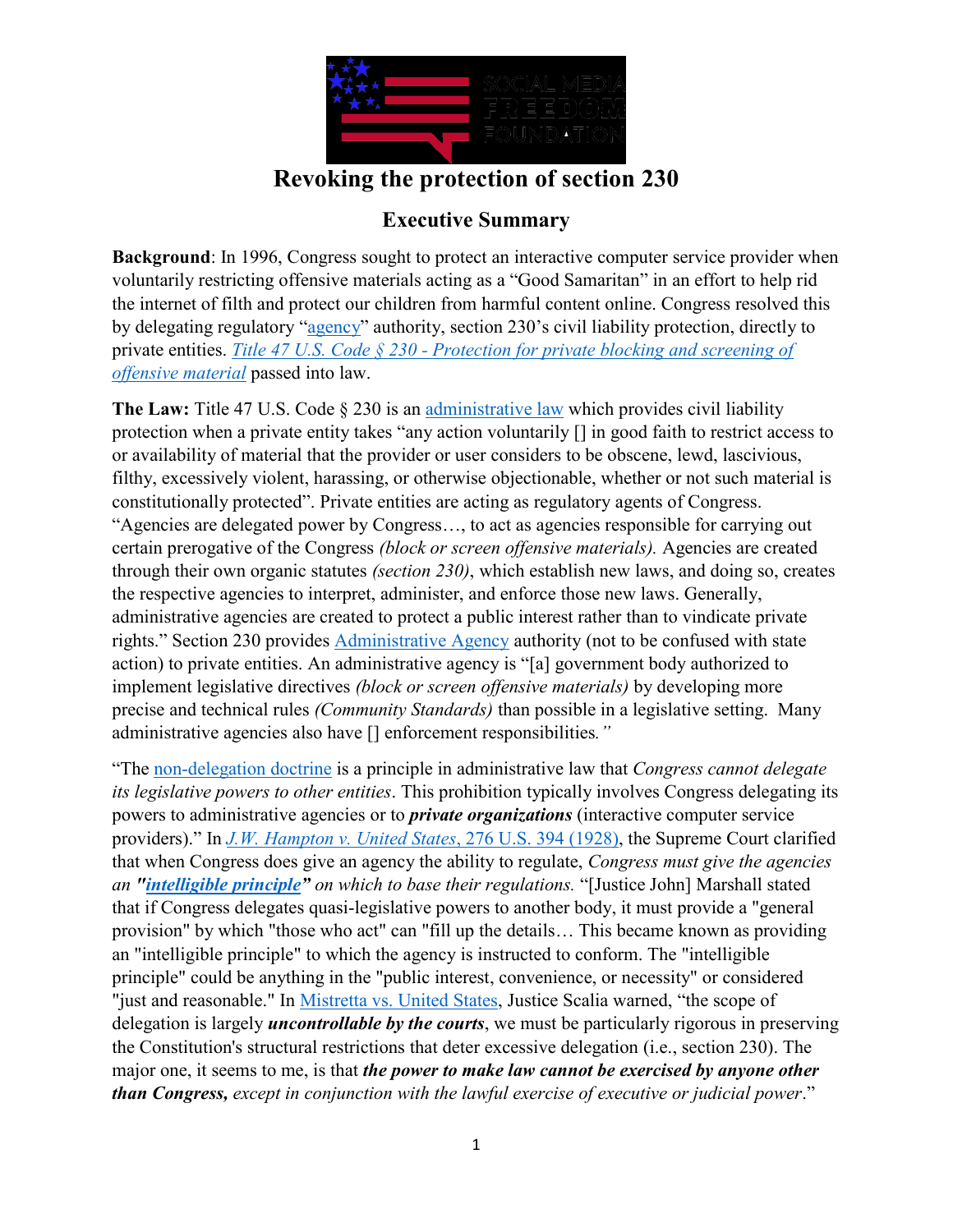

Section 230 grants administrative agencies (private entities) under the "intelligible principle" of a **"Good Samaritan"** the authority to create any rule *they* deem to be "in the public interest", solely relying on the agency's (here a private entity's) *own views and policy agenda rather than requiring Congress to set forth objective guidelines.*

**The Courts:** Justice Thomas preciously noted in [Enigma vs. Malwarebytes,](https://www.supremecourt.gov/opinions/20pdf/19-1284_869d.pdf) "[C]ourts have extended the immunity in §230 far beyond *anything that plausibly could have been intended by Congress*… Courts have also departed from the most natural reading of the text by giving Internet companies immunity for their own content… Courts have long emphasized non-textual arguments when interpreting §230, *leaving questionable precedent in their wake*." Most, if not all cases seeking to surpass section 230 immunity, rely on untwisting the "non-textual" "questionable" interpretation of the statute. Most, if not all section 230 cases wind up in the very same California court system, since nearly all major technology companies reside in Silicon Valley. The California courts have consistently failed to address the most natural reading of the text by *giving internet companies immunity for the own content."* Although Justice Thomas welcomed an "appropriate case" stating, "in an appropriate case, we should consider whether the text of this increasingly important statute aligns with the current state of immunity enjoyed by Internet platforms", the Supreme Court denied our (Fyk vs. Facebook) [Petition for Writ of](https://socialmediafreedom.org/wp-content/uploads/2021/09/11-United-States-Supreme-Court-Petition-for-Writ-of-Certiorari.pdf)  [Certiorari.](https://socialmediafreedom.org/wp-content/uploads/2021/09/11-United-States-Supreme-Court-Petition-for-Writ-of-Certiorari.pdf) 

**Constitutionality:** The Fifth Amendment says to the federal government that no one shall be "deprived of life, liberty or property without *[Due Process](https://www.law.cornell.edu/wex/due_process)* of law", the internet being no exception. I have personally been denied Due Process by the California courts and United States Supreme Court, when a government authorized "agent" (Interactive Computer Service Provider) took action to deprive me of my liberty and property online, under protection (section 230) of law. Under [5 U.S. Code § 706 -](https://www.law.cornell.edu/uscode/text/5/706) Scope of review, when an agency takes an [agency action](https://www.law.cornell.edu/definitions/uscode.php?width=840&height=800&iframe=true&def_id=5-USC-440128847-665156451&term_occur=999&term_src=title:5:part:I:chapter:7:section:706) (the agency here being a private [person\)](https://www.law.cornell.edu/definitions/uscode.php?width=840&height=800&iframe=true&def_id=5-USC-991716523-1277204884&term_occur=999&term_src=), "*The reviewing court shall -- hold unlawful and set aside agency action, findings, and conclusions found to be --* (A.) arbitrary, capricious, an abuse of discretion, or otherwise not in accordance with law; (B.) contrary to constitutional right, power, privilege, or immunity;…" Section 230 prevents all scope of review by providing "immunity" for any and all agency actions, regardless of whether the action is "arbitrary, capricious, and abuse of discretion or… contrary to constitutional right". In other words, section 230 "protect[s]" *(immunizes – aka denies Due Process)* when an "Interactive Computer Service Provider" *(the agency)* takes *"*any action *(agent action)* to restrict access to or availability of material *(liberty and/or property)* that **the provider**… **considers** *(arbitrary, potential abuse of discretion while relying on the provider's own views and policy agenda) …* whether or not such material is constitutionally protected" *(contrary to constitutional right)*. Section 230 is unconstitutional under the  $5<sup>th</sup>$  Amendment based on the principles of the [Non-Delegation Doctrine](https://www.law.cornell.edu/wex/nondelegation_doctrine) and Void for [Vagueness Doctrine](https://www.law.cornell.edu/wex/void_for_vagueness). "Under [the] vagueness doctrine, a statute is also void for vagueness if a legislature's delegation of authority to judges and/or administrators is so extensive that it would lead to *arbitrary* prosecutions (restrictions). Furthermore, section 230 is an *immunity from suit.* According to the restrictive theory "the [immunity](https://www.thefreelibrary.com/Foreign+sovereign+immunity+and+comparative+institutional+competence-a0401777155) of the sovereign is recognized with regard to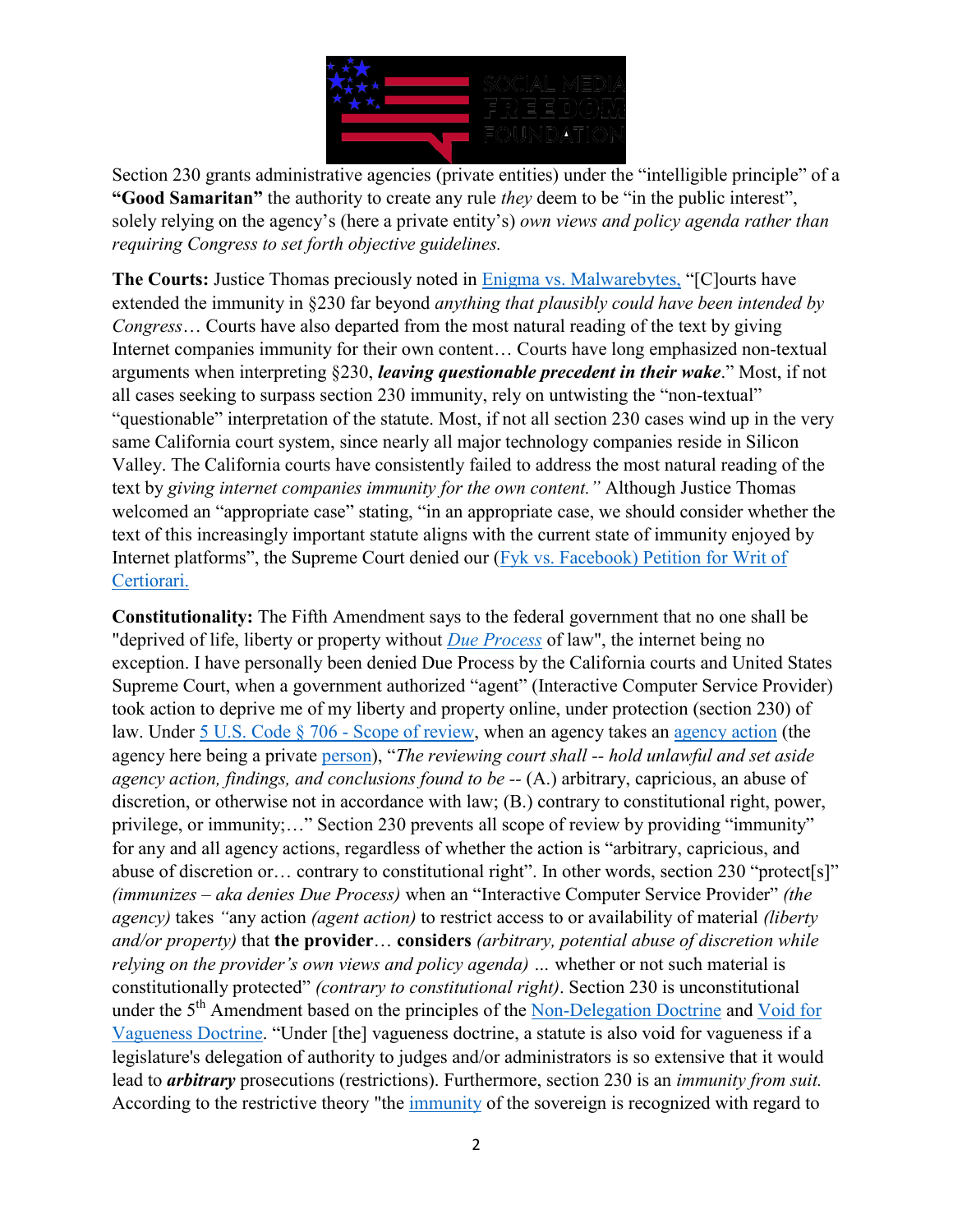

sovereign or public acts of a state, but not with respect to private acts." In other words, states *(here private entities)* should enjoy immunity from suits arising out of the exercise of their *governmental functions*, but not from suits arising out of the types of activities in which private parties engage." In contradiction to the restrictive theory, section 230 allows both private and governmental function immunity simultaneously. In [Barnes vs. Yahoo inc.](https://law.justia.com/cases/federal/appellate-courts/ca9/05-36189/05-36189-2011-02-25.html) the  $9<sup>th</sup>$  Circuit Court determined, "[A]ny activity that can be boiled down to deciding whether to exclude material that third parties seek to post online is perforce immune under section 230." If the  $9<sup>th</sup>$  Circuit is correct, that would also include unlawful behavior such as antitrust action such was the conclusion in [Fyk vs. Facebook.](https://socialmediafreedom.org/wp-content/uploads/2021/09/11-United-States-Supreme-Court-Petition-for-Writ-of-Certiorari.pdf) All agency actions cannot logically or legally be immune from suit and an administrative law such as section 230 be Constitutional under the  $5<sup>th</sup>$  Amendment's Due Process clause.

**Case Law:** In the [Carter vs. Carter coal mining](https://www.law.cornell.edu/supremecourt/text/298/238) case, Justice Sutherland delivered the opinion, *"[t]he power conferred upon the [PROVIDER] is, in effect, the power to regulate the affairs of an unwilling [USER]. This is legislative delegation in its most obnoxious form; [Section 230 does not confer power] to an official or an official body, presumptively disinterested, but to private persons whose interests may be and often are adverse to the interests of others in the same business* [\(Fyk vs. Facebook\)](https://www.supremecourt.gov/DocketPDF/20/20-632/159405/20201102152149780_Fyk%20Petition%20E%20FILE%20Nov%202%202020.pdf)*. … The difference between [operating an interactive computer and advertising service] and regulating (restricting) its production (materials) is, of course, fundamental. The former is a private activity; the latter is necessarily a governmental function, since, in the very nature of things, one person may not be [e]ntrusted with the power to regulate the business of another, and especially of a competitor. And a statute which attempts to confer such power undertakes an intolerable and unconstitutional interference with personal liberty and private property. The delegation is so clearly arbitrary, and so clearly a denial of rights safeguarded by the due process clause of the Fifth Amendment, that it is unnecessary to do more than refer to decisions of this court which foreclose the question. [Schechter Poultry Corp. v. United States](https://supreme.justia.com/cases/federal/us/295/495/)."*

**In Conclusion:** The [Social Media Freedom Foundation](https://socialmediafreedom.org/) (SMFF) non-profit organization was founded for the sole purpose of protecting freedom of expression online. The California Courts have consistently failed to apply and/or resolve the textual interpretation issues surrounding section 230. We are moving away from a textual approach and towards a novel Constitutional approach. The courts denied me Due Process. My case was dismissed under section 230(c)(1). I now have the standing to sue the government itself. In other words, I had to lose my lawsuit in order to gain the standing to pursue the United States Government over section 230's Constitutionality because the statute (section 230) provided immunity to private persons (Facebook) when they "arbitrarily" restricted my liberty and property under "protection" of law. There are fundamental principles in administrative law that an agency must conform to, but in the case of section 230, they do not. The courts must lay down an easily understood "intelligible principle" upon which all of its regulations (Community Standards) must be based. Section 230 maintains the "Good Samaritan" "intelligible principle" (hence the quotes). The agencies regulations and enforcement must be "in the public interest", have measurable bounds and be